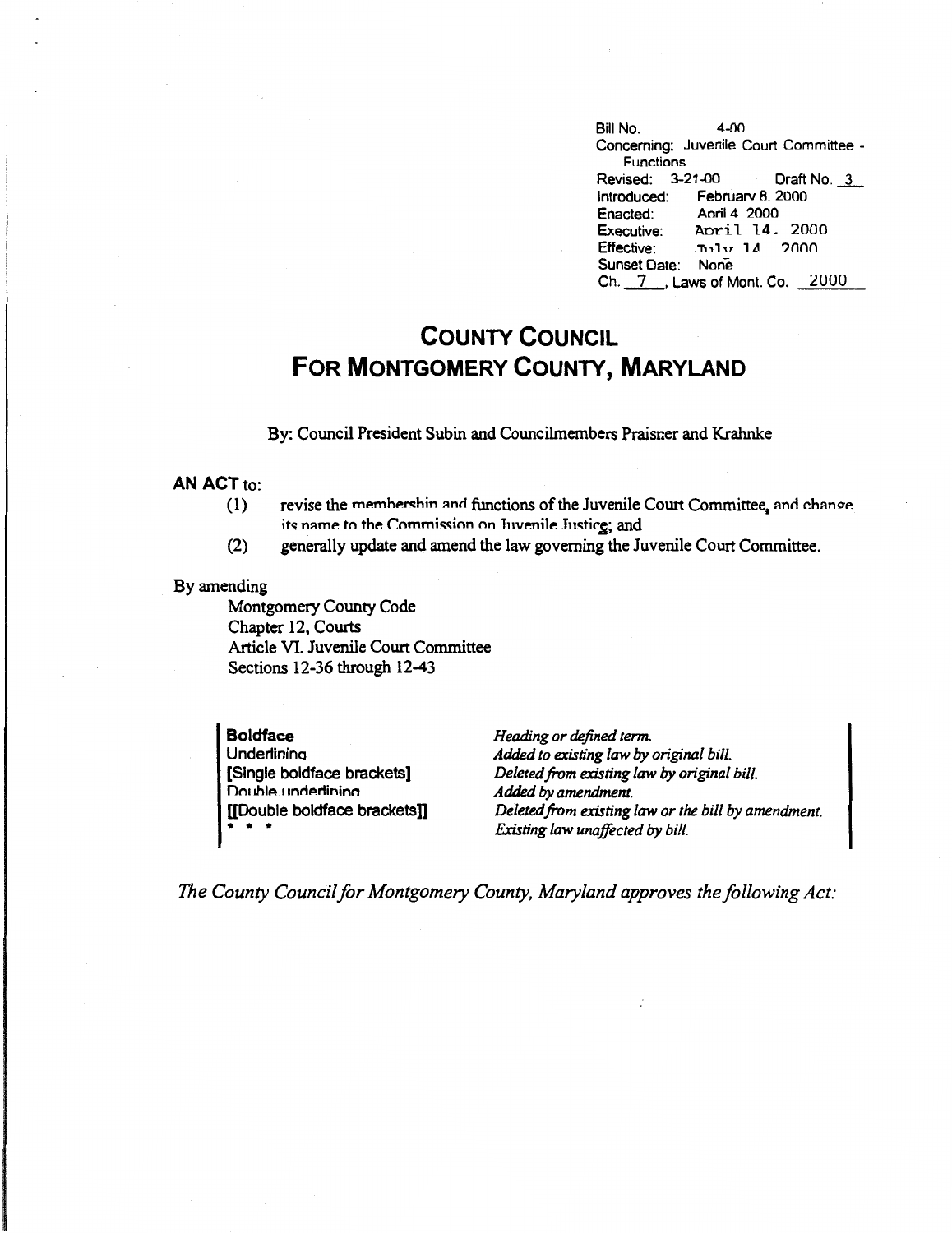$\epsilon$ 

| 81  |          | provided or funded by the County, [[and]] the state Department              |
|-----|----------|-----------------------------------------------------------------------------|
| 82  |          | of Juvenile Justice, and the federal government.                            |
| 83  | $\Omega$ | Workplan. By June 30 of each vear, the Commission must prepare and          |
| 84  |          | submit to the Council. Executive, and invenile division of the District     |
| 85  |          | Court a workplan for the next fiscal year. The Commission may amend         |
| 86  |          | the workplan at any time during the fiscal year. The workplan should        |
| 87  |          | describe how the Commission will monitor and evaluate the programs          |
| 88  |          | under its inrisdiction                                                      |
| 89  | $12-40.$ | Reserved.                                                                   |
| 90  | $12-41.$ | Functions [and responsibilities].                                           |
| 91  |          | [It shall be the function and responsibility of the committee to] The       |
| 92  |          | [[Committee]] Commission must:                                              |
| 93  | (a)      | Advise the juvenile division of the District Court, [county] Council, and   |
| 94  |          | [county] Executive on the needs and requirements of juveniles under the     |
| 95  |          | Court's jurisdiction [of the juvenile court].                               |
| 96  | (b)      | Inform state legislators of juvenile needs and requirements.                |
| 97  | (c)      | Study and submit recommendations, procedures, programs, or                  |
| 98  |          | legislation concerning juvenile affairs, prevention and control of          |
| 99  |          | juvenile delinquency, and neglect or abuse, in order to promote the         |
| 100 |          | general welfare of juveniles under the Court's jurisdiction [of the court]. |

-6-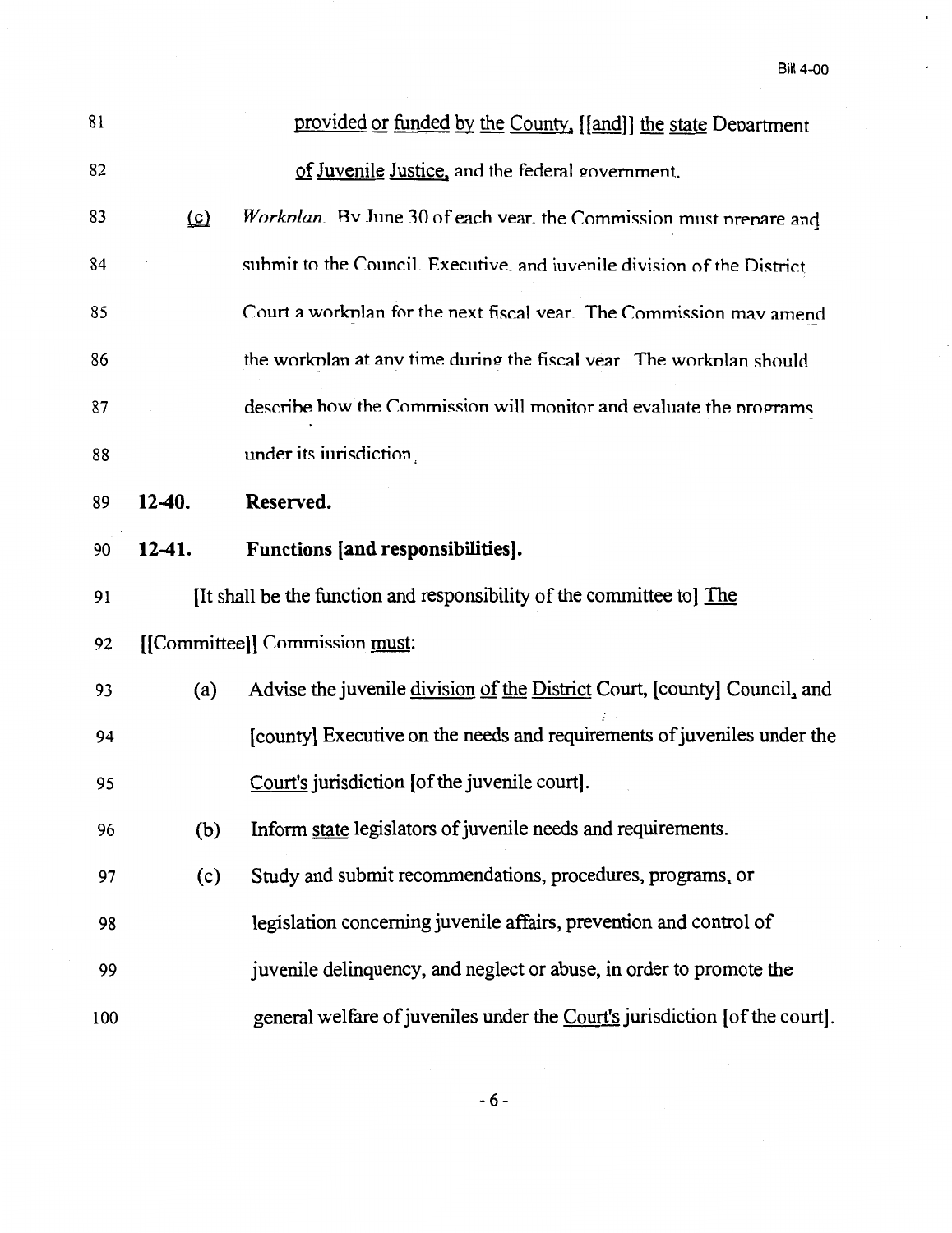- 101 (d) Study and make recommendations to the [county] Executive and 102 [county] Council on those segments of the County budget that affect 103 juvenile justice programs.
- l 04 ( e) Make periodic visits to facilities in the state servicing county juveniles.
- 105 ( f) Promote understanding and knowledge in the community regarding 106 **juvenile needs and programs.**
- $\log$  Indenendently evaluate, in coordination with other advisory bodies such 108 as the Collaboration Council for Children, Youth, and Families and the
- 109 Criminal Justice Coordinating Commission. programs and services
- 110 provided or funded by the state Department of Juvenile Justice for
- 111 County youth. The evaluation should include intake, assessment.
- 112 informal adiustments, probation, aftercare, shelter care, detention, and
- 113 residential treatment programs. The evaluation should address whether
- 114 capacity in these areas is adequate to serve the County and assess the
- 115 effectiveness of these programs and services. If sufficient information
- 116 on the effectiveness of any program is not available. the [[Committee]]
- 117 *Commission should note that fact.*
- 118 (h) Independently evaluate County-funded programs and services, 119 120 including those from the Family Division of the Police Denartment. the State's Attorney, and the Denartment of Health and Human Services.

-7-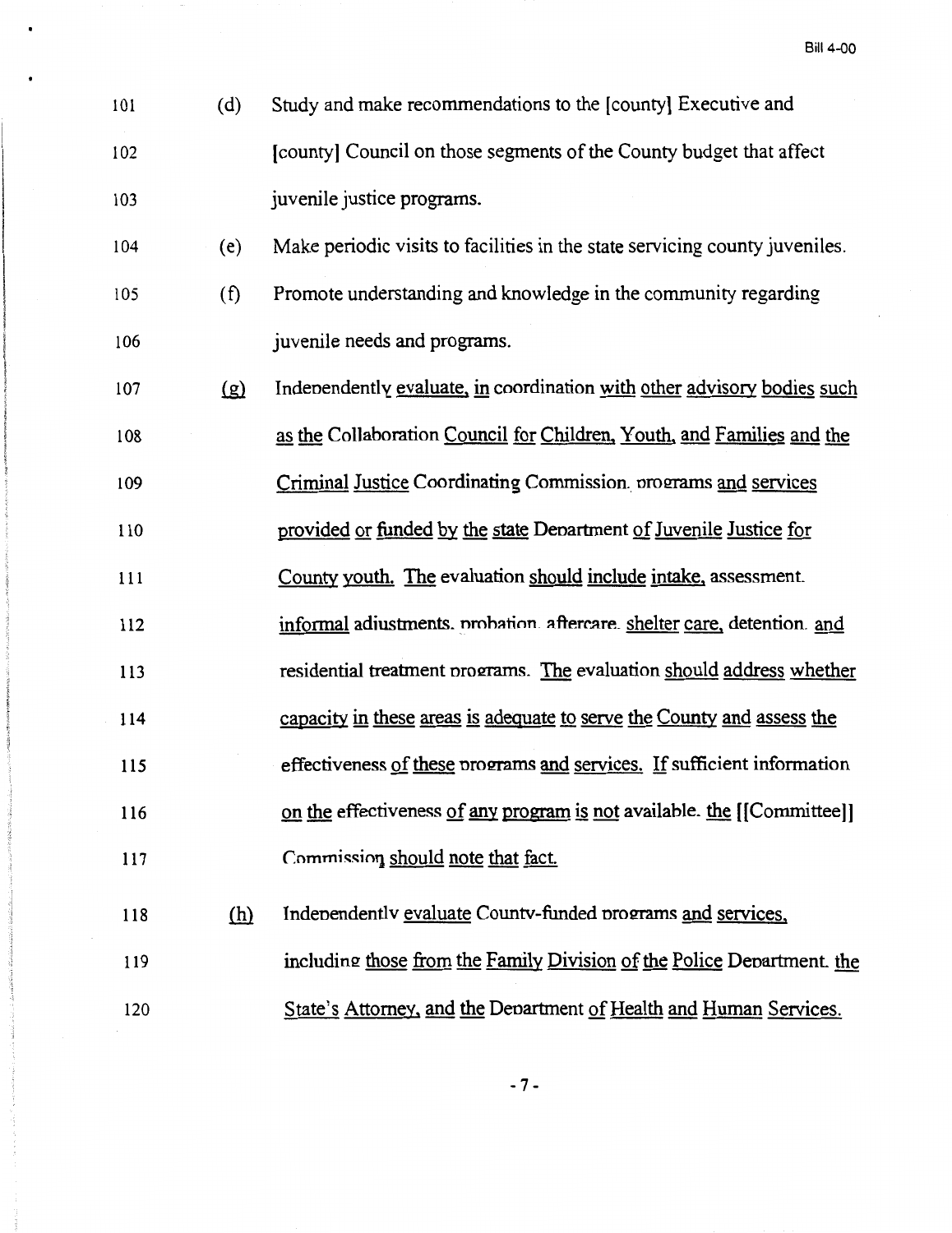Bill 4-00

 $\ddot{\phantom{1}}$ 

 $\blacksquare$ 

| 121 | The evaluation should address whether capacity in these areas is                     |  |  |
|-----|--------------------------------------------------------------------------------------|--|--|
| 122 | adequate and assess the effectiveness of these programs and services. If             |  |  |
| 123 | sufficient information on the effectiveness of any program is not                    |  |  |
| 124 | available. the [[Committee]] Commission should note that fact.                       |  |  |
| 125 | 12-42. Staff support.                                                                |  |  |
| 126 | The [Montgomery County] Department of Health and Human Services must                 |  |  |
| 127 | provide reasonable [secretarial] professional and administrative support to the      |  |  |
| 128 | [[committee]] Commission [in order] to facilitate [[the]] the Commission's work [[of |  |  |
| 129 | the committee]].                                                                     |  |  |
| 130 | 12-43. Bylaws.                                                                       |  |  |
| 131 | The [[committee]] Commission may adopt [such] bylaws and rules of                    |  |  |
| 132 | [conduct as are] procedure not inconsistent with the County Charter or law.          |  |  |
| 133 | Sec. 2. Transition. The members of the Juvenile Court Committee on the               |  |  |
| 134 | effective date of this Act are members of the Commission on Juvenile Justice until   |  |  |
| 135 | the term for which each was annointed to the Committee exnires.                      |  |  |
| 136 | Approved:                                                                            |  |  |
|     | $\mathbf{1}$ $\mathbf{1}$ $\mathbf{1}$ $\mathbf{1}$                                  |  |  |

MichaelpSilai 137

Michael L. Subin, President, County Council Date Date

 $46\omega$